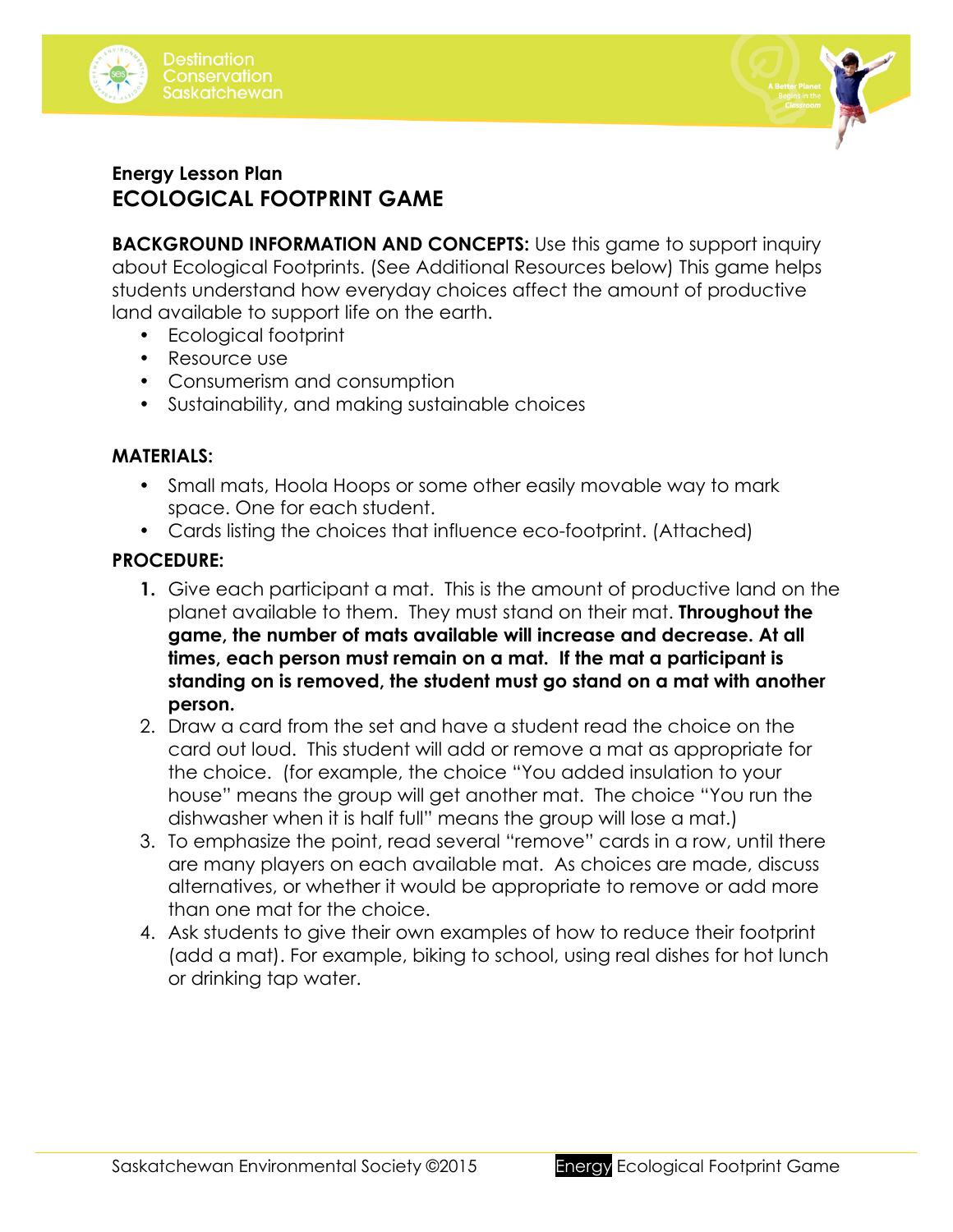



#### **DISCUSSION:**

- 1. What impact does our use of energy and resources have on the environment in Saskatchewan and in Canada?
- 2. How do you think our use of resources affects people in other parts of the world? Can you think of differences between the way we use resources and the way people in Africa use resources? (for example, the use of water)
- 3. How can our choices contribute to a cleaner, healthier environment?
- 4. What is one thing you can do right away that would help our environment?

### **CURRICULUM CONNECTIONS:**

**Grade 3 Social Studies: Outcomes: RW3.1** Appraise the ways communities meet their members' needs and wants.**RW3.2** Analyze the creation and distribution of wealth in communities studies. **RW3.3** Evaluate the ways in which technologies have impacted daily life.

**Grade 4 Earth and Space Science: Outcome: RM4.2** Assess how human uses of rocks and minerals impact self, society, and the environment.

**Grade 5 Social Studies: Outcomes: DR5.2** Assess the impact of the environment on the lives of people living in Canada. **RW5.1** Explain the importance of sustainable management of the environment to Canada's future. **RW5.2** Hypothesize about economic changes that Canada may experience in the future.

**Grade 6 Social Studies: Outcomes: RW6.1** Examine and analyze factors that contribute to quality of life, including material and non-material factors. **RW6.2** Contribute to initiating and guiding change in local and global communities regarding environmental, social, and economic sustainability.

**Grade 7 Social Studies: Outcomes: IN7.2** Examine the effects of globalization on the lives of people in Canada and in circumpolar and Pacific Rim countries. **RW7.2** Investigate the influence of resources upon economic conditions of people in circumpolar and Pacific Rim countries. **RW7.3** Assess the ecological stewardship of economies of Canada and the circumpolar and Pacific Rim countries.

**Grade 8 Social Studies: Outcomes: RW8.1** Analyze the social and environmental consequences of living in the Canadian mixed market economy based on consumerism. **RW8.2** Assess the implications of personal consumer choices**. RW8.3** Critique the approaches of Canada and Canadians to environmental stewardship and sustainability. **Health Education: Outcome: USC8.6** Examine the concept of sustainability from many perspectives, and develop an understanding of its implications for the well-being of self, others and the environment.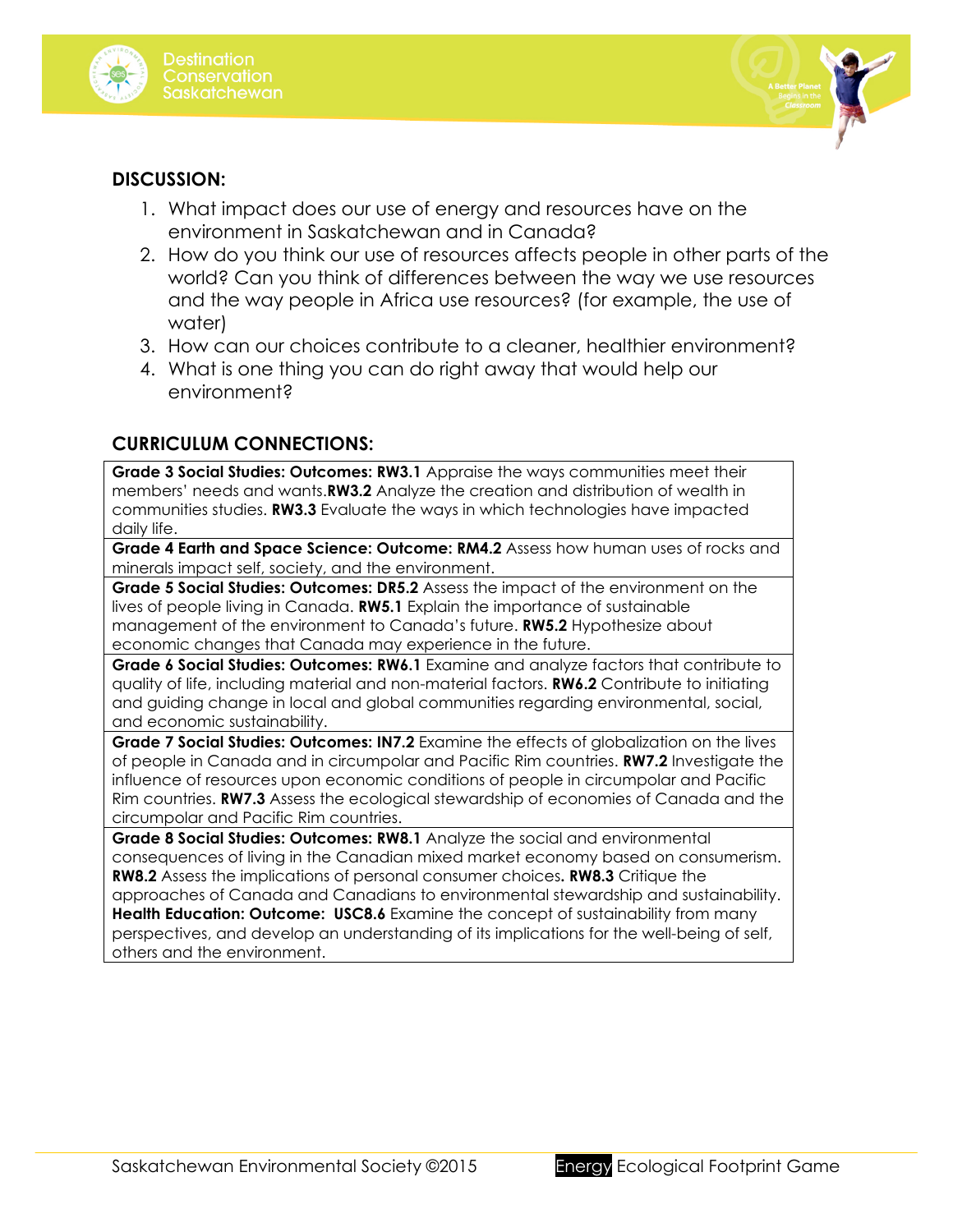



## **ADDITIONAL RESOURCES:**

• http://environmentalsociety.ca/programs/k-12-school-programs/destinationconservation/

Destination Conservation Saskatchewan - Ecological Footprint Workshop: students calculate their footprint, investigate the lifecycle of a product, and discuss choices they can make to reduce their footprint. All the resource materials are included.

- www.footprintnetwork.org Includes both basic and advanced information about what an ecological footprint is, how it can be calculated, and compares footprints from cities and nations around the world.
- http://www.royalsaskmuseum.ca/exhibits/life-sciences-gallery/the-humanfactor

This is the Royal Saskatchewan Museum's online footprint calculator. It is a simple calculator that measures your individual footprint and explains how our ecological footprints affect the world we live in.

• www.storyofstuff.org

The story of stuff includes a number of animated videos that describe many economic, environmental and societal issues with human resource use.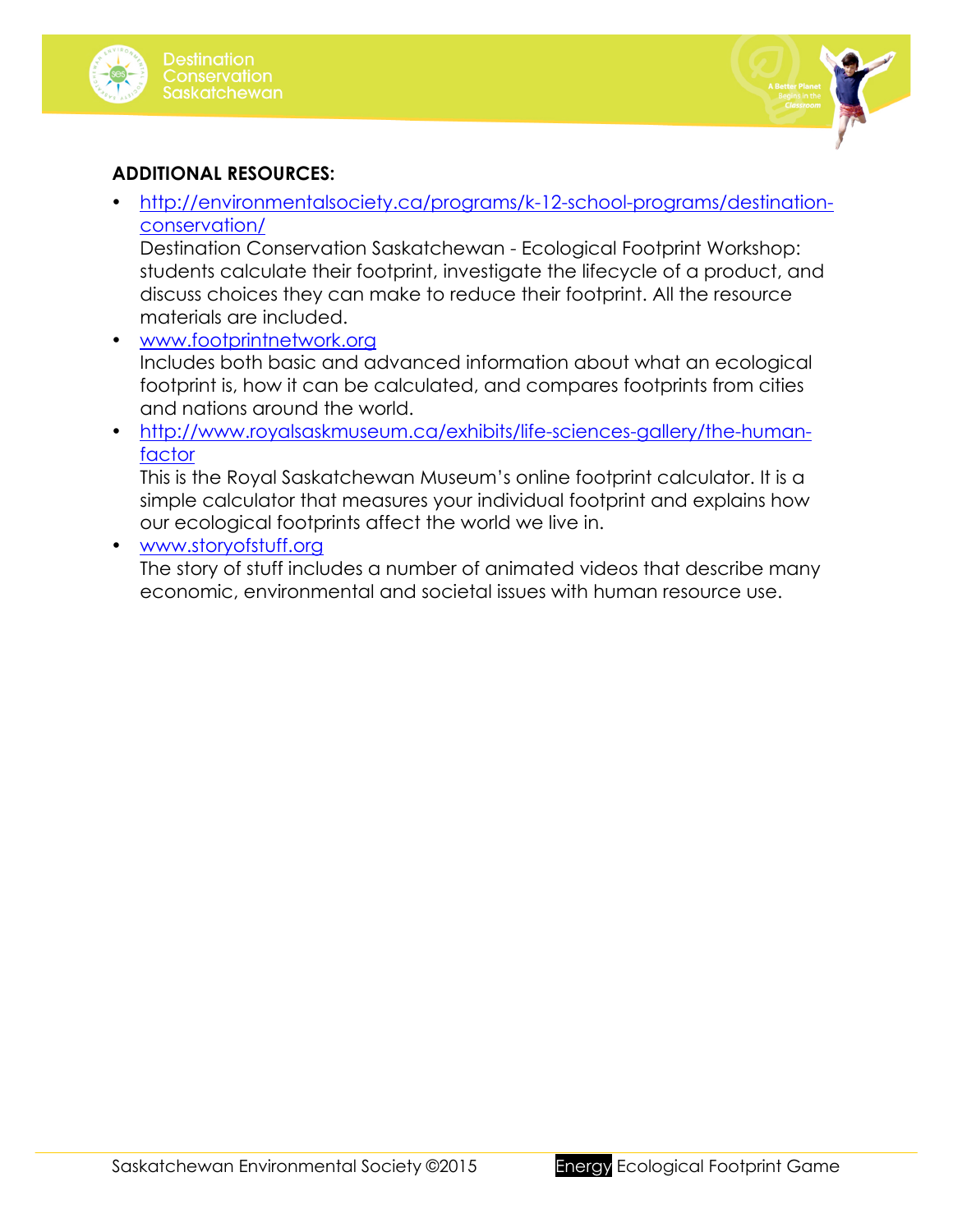



# **Card Choices**

| Your cousin has come to live<br>with you. (add a mat)                      | You move out to your own<br>house. (remove a mat)                                                       | You heat your house with<br>electricity instead of gas.<br>(remove a mat)                         |
|----------------------------------------------------------------------------|---------------------------------------------------------------------------------------------------------|---------------------------------------------------------------------------------------------------|
| You added insulation to your<br>house. (add a mat)                         | You heat your house with<br>solar energy. (add a mat)                                                   | You put a Jacuzzi tub in your<br>bathroom. (remove a mat)                                         |
| You leave the tap running<br>while you brush your teeth.<br>(remove a mat) | Your family moves from a<br>small house to a larger<br>house. (remove a mat)                            | You run the dishwasher when<br>it is half full. (remove a mat)                                    |
| You buy meat in bulk from a<br>local farmer. (add a mat)                   | You eat more vegetarian<br>meals. (add a mat)                                                           | You go to a restaurant for<br>supper. (remove a mat)                                              |
| You pack a home-made,<br>garbage free lunch. (add a<br>mat)                | You grow carrots in your<br>garden, and compost the<br>peels. (add a mat)                               | You trade in your minivan on<br>a small compact car. (add a<br>mat)                               |
| You walk to school instead of<br>getting a ride. (add a mat)               | You choose to drive your<br>small car instead of your pick<br>up truck to get groceries.<br>(add a mat) | You pick up your friend and<br>drive together to a hockey<br>practice. (add a mat)                |
| Your family gets a second (or<br>third) vehicle. (remove a<br>mat)         | You replace the light bulbs in<br>your house with LED bulbs.<br>(add a mat)                             | You and your friend choose<br>to go biking instead of<br>ATVing for the afternoon.<br>(add a mat) |
| Your family goes on a cycling<br>holiday (add a mat)                       | Your family goes on a<br>vacation to Mexico (remove<br>a mat)                                           | Every weekend in the<br>summer, you drive to your<br>family cabin. (remove a mat)                 |
| You buy strawberries grown<br>in Mexico. (remove a mat)                    | You buy a new EnergyStar<br>fridge. (add a mat)                                                         | You take the bus to the city.<br>(add a mat)                                                      |